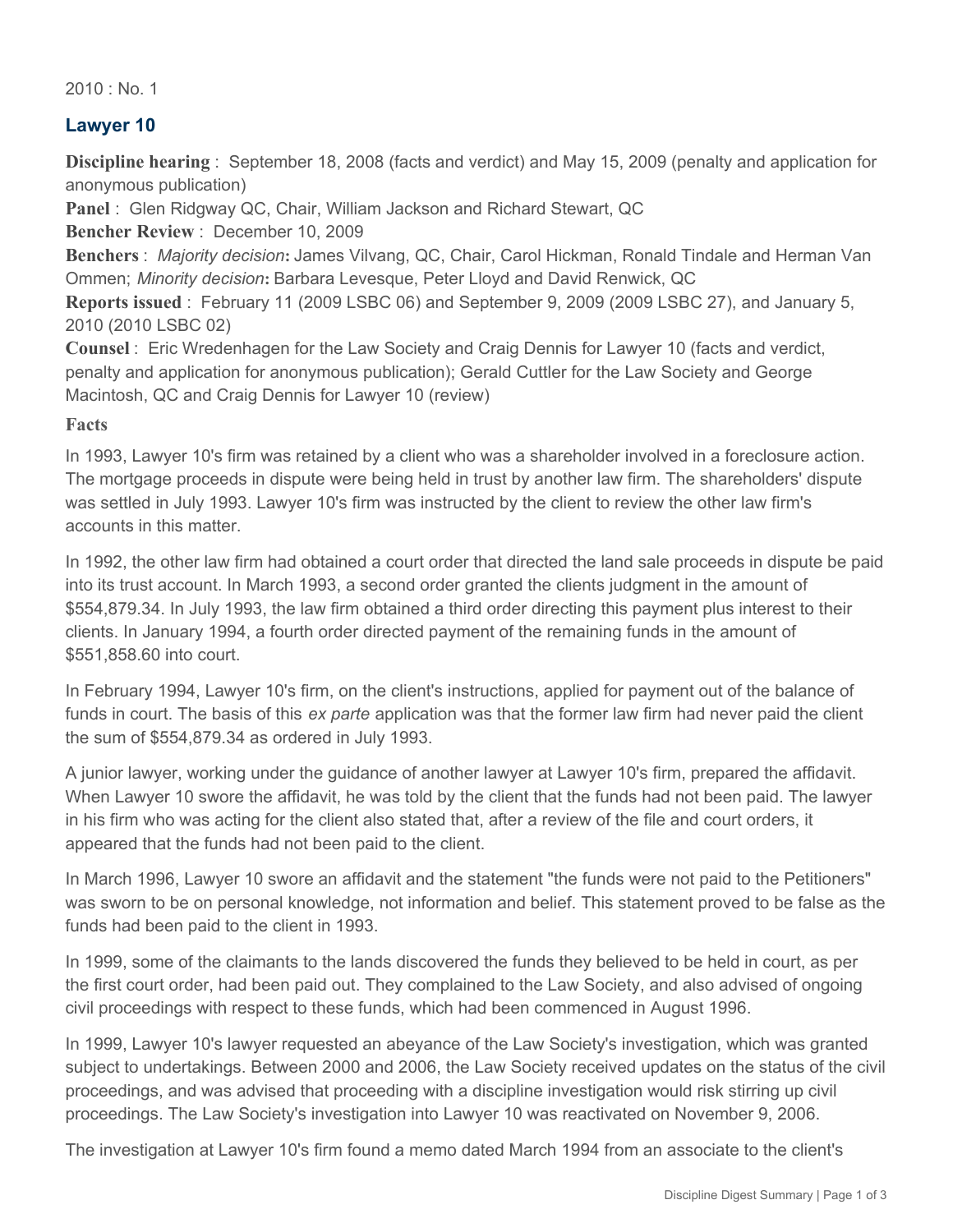lawyer, stating that the funds had been paid. There is no evidence that Lawyer 10 was ever aware of this memo.

It was also not known whether the client's lawyer was aware that he was asking Lawyer 10 to swear a false affidavit or that he had forgotten the memo from a year earlier. This lawyer ceased to be a member of the Law Society in 2003 and was believed to be residing outside of Canada.

## **Decision of the Hearing Panel**

Although Lawyer 10 did not draft the affidavit, this factor should have made him more diligent in ascertaining the true facts. If Lawyer 10 had made the appropriate enquiries, he would have found that the funds had been paid to the client three years earlier.

A lawyer is an officer of the court and when that lawyer is the deponent to an affidavit that will be relied on in court, the lawyer must conform to the highest standard of care, accuracy and thoroughness in ensuring the accuracy of the sworn statements that the lawyer makes.

The hearing panel found that Lawyer 10's conduct in swearing the affidavit constituted professional misconduct. Lawyer 10 was ordered to pay a fine of \$1,500 plus costs. Further, the panel dismissed his application for anonymous publication.

Lawyer 10 sought a review of the finding of professional misconduct, the penalty imposed, and the refusal to order anonymous publication.

# **Decision of the Benchers on Review**

The initial question to be determined on the review was whether the conduct of Lawyer 10 met the professional standards required by the Law Society. The second question was, if Lawyer 10 did not meet the standard expected, was the conduct sufficiently deviant to be considered professional misconduct.

### *Majority (Vilvang, Hickman, Tindale and Van Ommen)*

The majority noted that it was clear that the inaccurate statement was made by mistake and not with any intent to mislead. At the time Lawyer 10 swore the affidavit, he was aware of the distinction between facts and matters based on personal knowledge and facts and matters based on information and belief. That a finding of professional misconduct does not require proof of a dishonest intent is settled law in Law Society decisions. What is not settled is whether a mistake, without dishonest intent, is sufficient to find professional misconduct.

Although Lawyer 10's conduct fell short of what should be expected of a lawyer, the panel concluded that the conduct was not such a marked departure from the norm that it should be held to be professional misconduct. It would be impossible to present a comprehensive list of the features of conduct that could convert an innocent mistake into a culpable mistake, but the complete absence in this case of features such as gross neglect, recklessness, and any element of dishonesty, led the majority to conclude that this lawyer's conduct was not professional misconduct. The majority therefore dismissed the citation.

As a result of the majority's findings, it was unnecessary to deal with the application regarding anonymous publication.

### *Minority (Levesque, Lloyd and Renwick)*

The minority found that Lawyer 10 made two mistakes; first, he provided false information to the court; and second, he failed to provide the source of his information. When Lawyer 10 chose to swear the affidavit on personal knowledge, he should have personally made all of the inquiries that were available to him in order